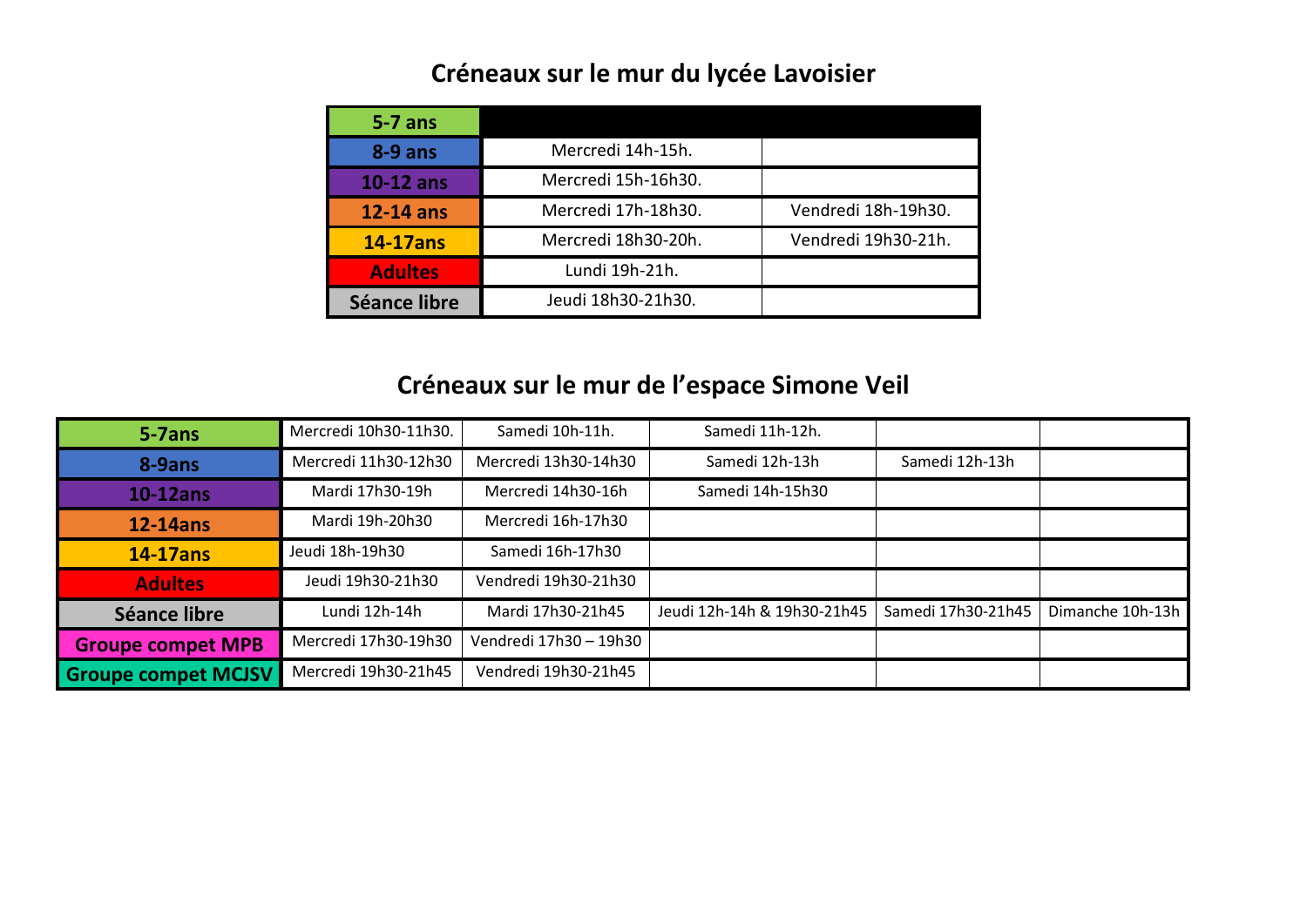## **Créneaux sur le mur de l'espace Simone Veil**